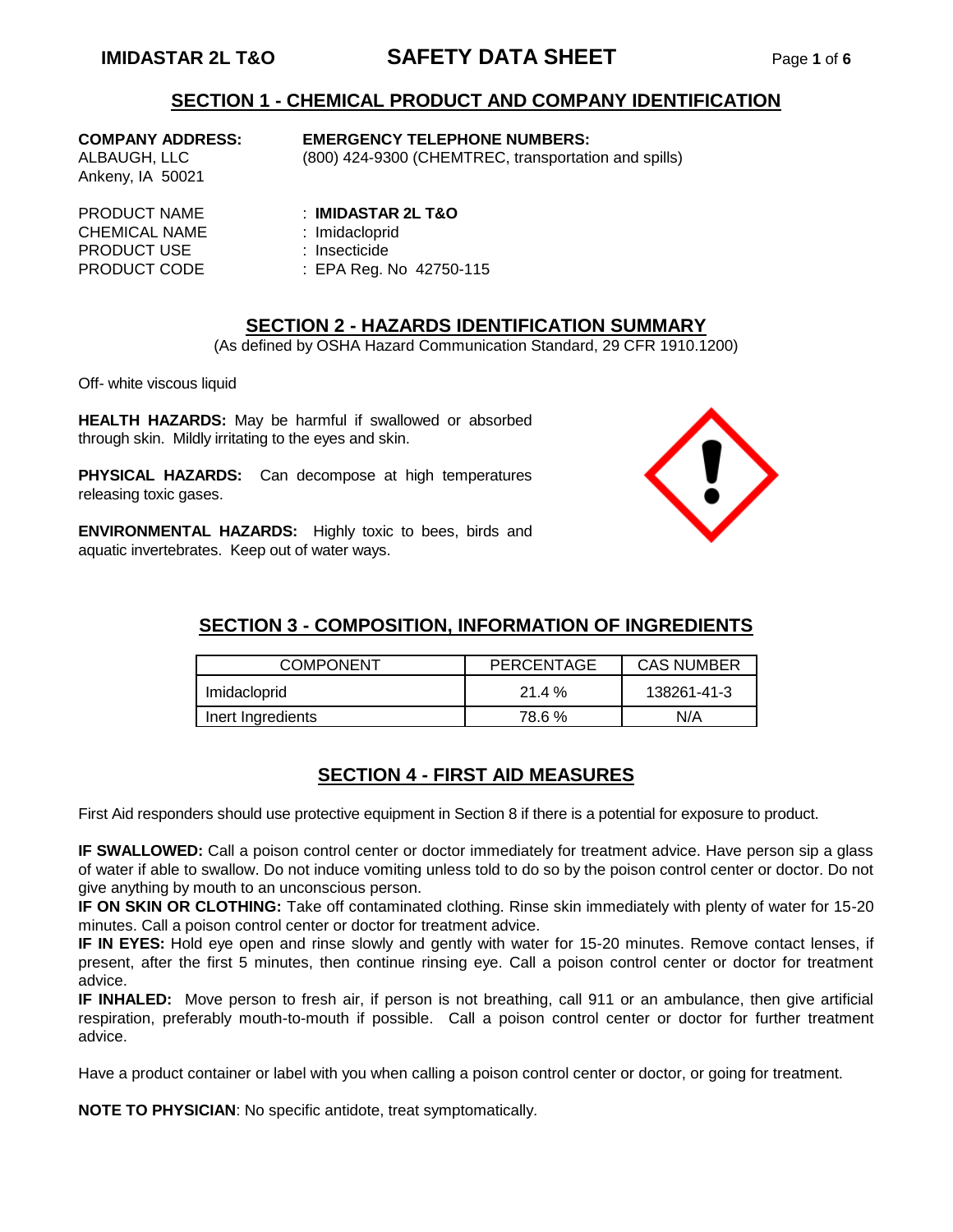# **IMIDASTAR 2L T&O SAFETY DATA SHEET** Page **2** of **6**

# **SECTION 5 - FIRE FIGHTING MEASURES**

| National Fire Protection Rating (NFPA) |                               |  |  |                    |
|----------------------------------------|-------------------------------|--|--|--------------------|
| HFAI TH                                |                               |  |  |                    |
| <b>FLAMMABILITY</b>                    |                               |  |  |                    |
| <b>REACTIVITY</b>                      |                               |  |  |                    |
|                                        | 4=Severe 3=Serious 2=Moderate |  |  | 1=Slight 0=Minimal |

**FLASHPOINT:** >200°F / >100°C

**EXTINGUISHING MEDIA:** Use foam, dry chemical, or water spray.

**FIRE AND EXPLOSION HAZARD:** Can burn in fire, releasing irritating and toxic gases due to thermal decomposition or combustion.

**FIRE FIGHTING INSTRUCTIONS:** Evacuate area and fight fire upwind from a safe distance to avoid hazardous vapors and decomposition products. Dike and collect water used to fight fire to prevent environmental damage due to run off. Foam or dry chemical fire extinguishing systems are preferred to prevent environmental damage from excessive water runoff. Minimize use of water to prevent environmental contamination

FIRE FIGHTING EQUIPMENT: Self-contained breathing apparatus with full face piece.

# **SECTION 6 - ACCIDENTAL RELEASE MEASURES**

**IN CASE OF SPILLS OR LEAKS:** Clean up spills immediately, observing precautions in Section 8 of this document. Isolate hazard area. Keep unnecessary and unprotected personnel from entering.

**SMALL SPILL:** Absorb small spills on sand, vermiculite or other inert absorbent. Place contaminated material in appropriate container for disposal.

**LARGE SPILL:** Dike large spills using absorbent or impervious material such as clay or sand. Recover and contain as much free liquid as possible for reuse. Allow absorbed material to solidify, and scrape up for disposal. After removal, clean contaminated area thoroughly with water. Pick up wash liquid with additional absorbent and place in a disposable container.

This material should be prevented from contaminating soil or from entering sewage and drainage systems and bodies of water. Minimize use of water to prevent environmental contamination

# **SECTION 7 - HANDLING AND STORAGE**

KEEP OUT OF REACH OF CHILDREN!

**HANDLING:** Use only in a well-ventilated area. Minimize dust generation and accumulation.

**STORAGE:** Keep container closed when not in use. Keep away from food, feed and drinking water. Store in a well ventilated dry place away from heat. Store above 32 F.

Wear proper safety equipment specified in Section 8 when mixing, loading or otherwise handling concentrate.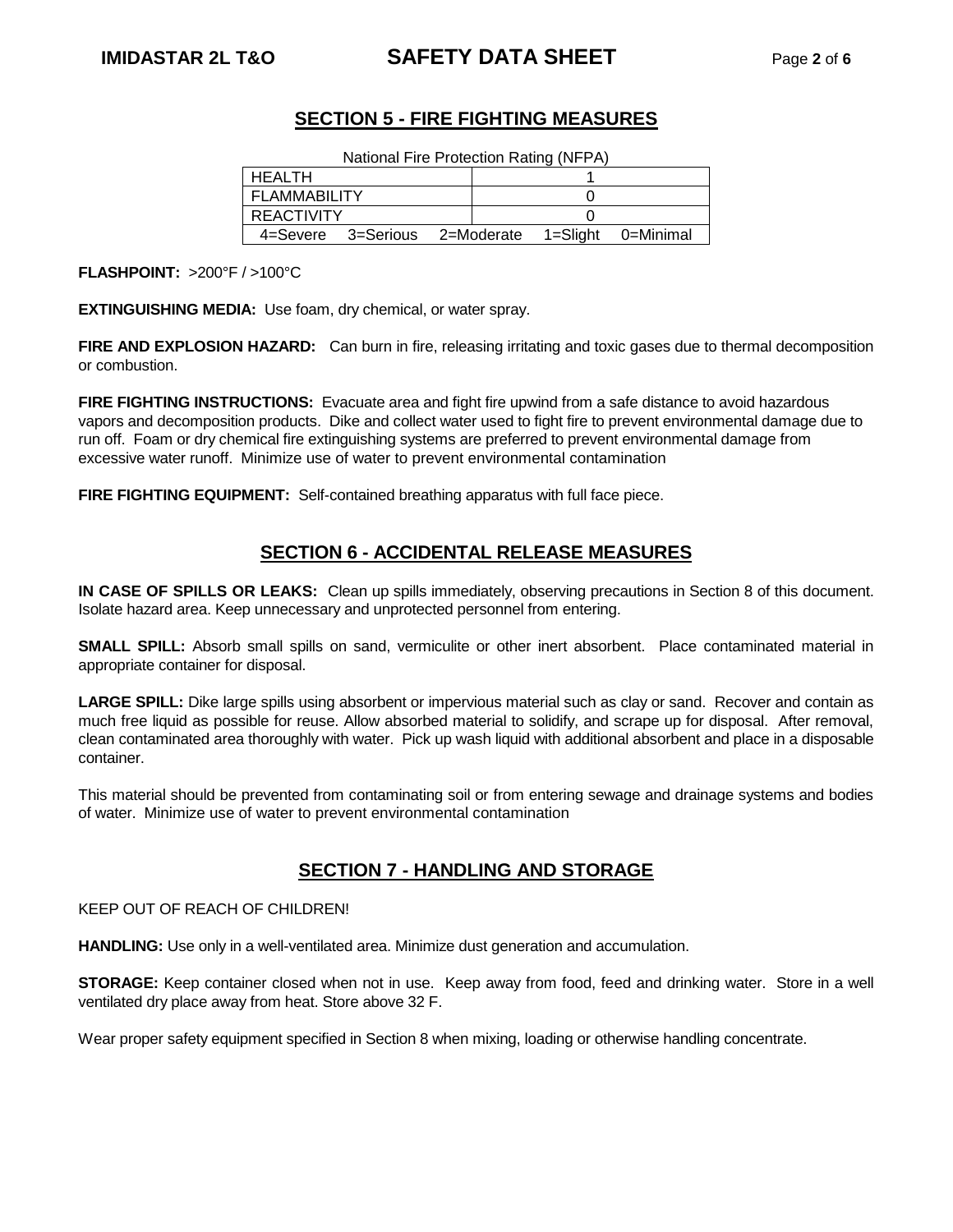# **SECTION 8 - EXPOSURE CONTROLS, PERSONAL PROTECTION**

#### **EXPOSURE LIMITS (8 hour TWA, ppm):**

| COMPONENT    | <b>OSHA PEL</b> | <b>ACIGH TLV</b>  |
|--------------|-----------------|-------------------|
| Imidacloprid | Not listed      | <b>Not Listed</b> |

**ENGINEERING CONTROLS:** Proper ventilation is required when handling or using this product. Facilities storing or utilizing this material should be equipped with an eyewash facility and a safety shower.

#### **PERSONAL PROTECTIVE EQUIPMENT:**

EYE PROTECTION - Safety goggles or glasses with side shields.

CLOTHING - Long-sleeved shirt and long pants, Chemical-resistant footwear plus socks

GLOVES - Chemical-resistant gloves, such as barrier laminate, butyl rubber, nitrile rubber, neoprene rubber, natural rubber, polyvinyl chloride (PVC), viton

RESPIRATOR – Not required when handled under normal conditions. When handling in enclosed areas with inadequate ventilation, use a dust/mist filtering respirator (MSHA/NIOSH approval number prefix TC-21C)

Discard clothing and other absorbent materials that have been heavily contaminated with this product. Do not reuse them. Follow manufacturer's instructions for cleaning and maintaining PPE. If no such instructions for washables, use detergent and hot water. Keep and wash PPE separately from other laundry.

#### **USER SAFETY RECOMMENDATIONS:**

- 1. Wash hands before eating, drinking, chewing gum, using tobacco or using the toilet.
- 2. Remove clothing immediately if pesticide gets inside. Then wash thoroughly and put on clean clothing.
- 3. Remove PPE immediately after handling this product. Wash the outside of gloves before removing. As soon as possible, wash thoroughly and change into clean clothing.

# **SECTION 9 - PHYSICAL AND CHEMICAL PROPERTIES**

| Appearance:                               | Off-white viscous liquid                        |
|-------------------------------------------|-------------------------------------------------|
| Odor:                                     | weak paint, solvent odor                        |
| pH:                                       | $6.0 - 8.0$                                     |
| <b>Melting Point:</b>                     | Not applicable                                  |
| <b>Boiling Point:</b>                     | No data                                         |
| <b>Flash Point:</b>                       | $>100^{\circ}$ C                                |
| <b>Evaporation Rate:</b>                  | No data                                         |
| <b>Flammability:</b>                      | Not flammable                                   |
| <b>Flammability Limits:</b>               | Not applicable                                  |
| Vapor Pressure:                           | 5.2x10 $^6$ Pa @ 25 $^{\circ}$ C (Imidacloprid) |
| <b>Vapor Density:</b>                     | Not applicable                                  |
| Density:                                  | $1.06 - 1.09$ g/ml $(8.85 - 9.10$ lb/gl)*       |
| <b>Solubility:</b>                        | No data                                         |
| <b>Partition Coefficient:</b>             | log Pow = $0.57 \& 25^{\circ}$ C (Imidacloprid) |
| <b>Auto-Ignition Temperature:</b>         | No data                                         |
| <b>Decomposition Temperature:</b> No data |                                                 |
| <b>Viscosity:</b>                         | 104 mPa/s @ 20°C; 134 mPa/s @ 40°C              |

\*Listed density is an approximate value and does not necessarily represent that of a specific batch.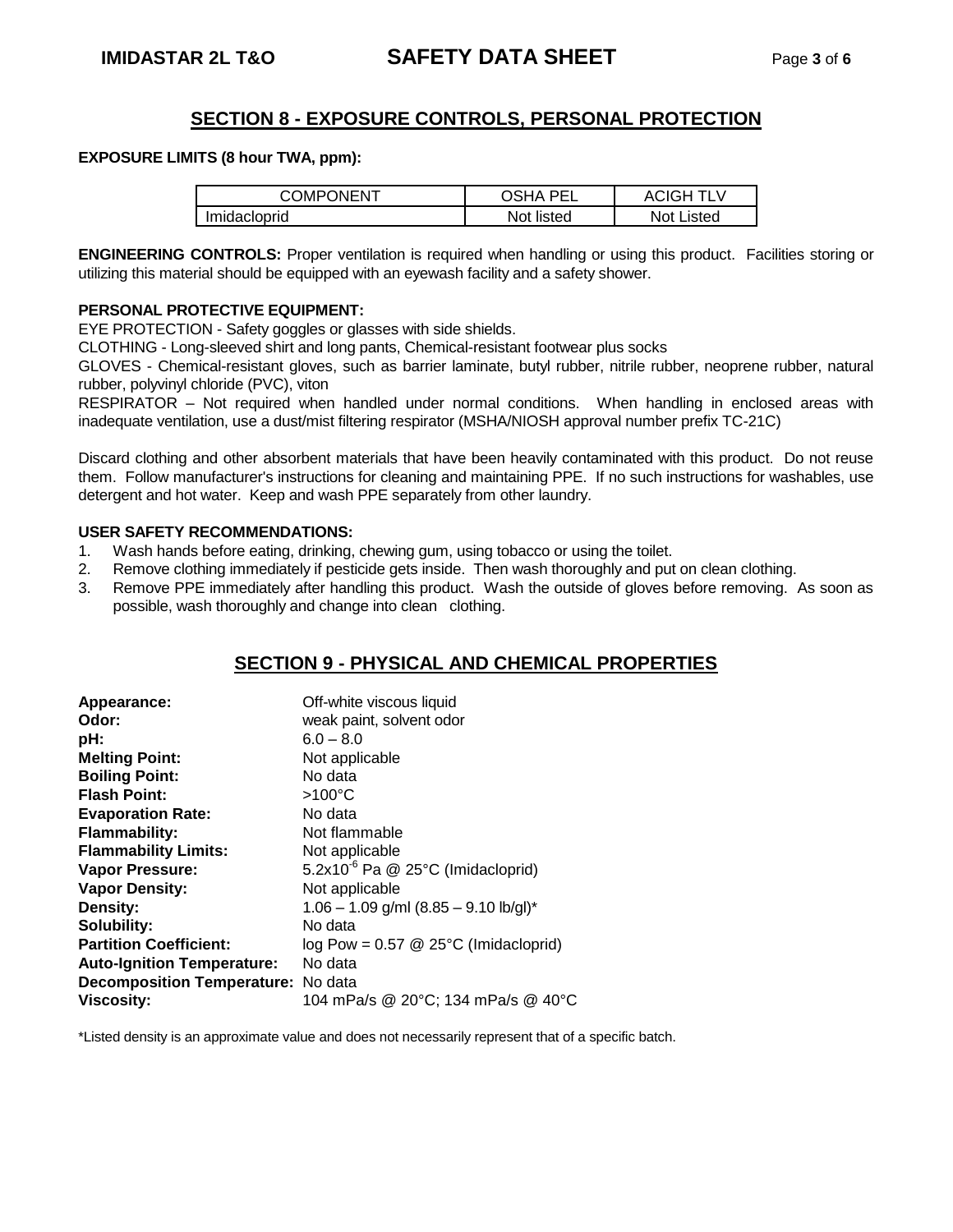# **IMIDASTAR 2L T&O SAFETY DATA SHEET** Page **4** of **6**

# **SECTION 10 - STABILITY AND REACTIVITY**

**PRODUCT REACTIVITY:** Non-reactive

**CHEMICAL STABILITY:** Stable under normal conditions, however may decompose if heated.

**HAZARDOUS POLYMERIZATION:** Product will not undergo polymerization

**CONDITIONS TO AVOID:** Avoid temperatures above 100°F (38°C) for prolonged period of time. Strong exothermal reaction can occur above 390°F (200°C)

**INCOMPATIBLE MATERIALS: None known** 

**HAZARDOUS DECOMPOSITION PRODUCTS:**. Hydrogen cyanide, Hydrogen chloride, Carbon monoxide, Nitrogen oxides.

# **SECTION 11 - TOXICOLOGICAL INFORMATION**

#### **ACUTE TOXICITY:**

| Oral $LD_{50}$ (rat)       | $-$ > 2,500 mg/Kg |
|----------------------------|-------------------|
| Dermal $LD_{50}$ (rat)     | $-$ > 2,000 mg/Kg |
| Inhalation $LC_{50}$ (rat) | $-$ > 2.27 mg/L   |
| Eye Irritation (rabbit)    | - Mild            |
| Skin Irritation (rabbit)   | - Mild            |
| Sensitization (guinea pig) | - Non-sensitizer  |
|                            |                   |

#### **CARCINOGEN STATUS:**

| OSHA | - Not listed |
|------|--------------|
| NTP  | - Not listed |
| IARC | - Not listed |

**TERATOGENICITY:** No reproductive or teratogenic (birth defect) effects at normal exposure levels.

**MUTAGENICITY:** Little or no evidence of mutagenic effects during in vivo or in vitro studies.

# **SECTION 12 - ECOLOGICAL INFORMATION**

**ENVIRONMENTAL SUMMARY:** This product is highly toxic to birds and aquatic invertebrates. For terrestrial uses, do not apply directly to water, or to areas where surface water is present or to intertidal areas below the mean high water mark. Do not contaminate water when disposing of equipment washwaters. Cover or incorporate spilled treated seeds.

This product is highly toxic to bees exposed to direct treatment or residues on blooming crops or weeds. Do not apply this product or allow it to drift to blooming crops or weeds if bees are visiting the treatment area.

**FATE:** Imidacloprid has a soil ½ life of 29 - 225 days depending on soil type and conditions. It is soluble in water and has the potential to leach in permeable soil types.

| <b>FISH TOXICITY: (Technical)</b>   |             |
|-------------------------------------|-------------|
| 96 hour $LC_{50}$ , Rainbow trout   | $-211$ mg/L |
| 96 hour LC <sub>50</sub> , Bluegill | - unknown   |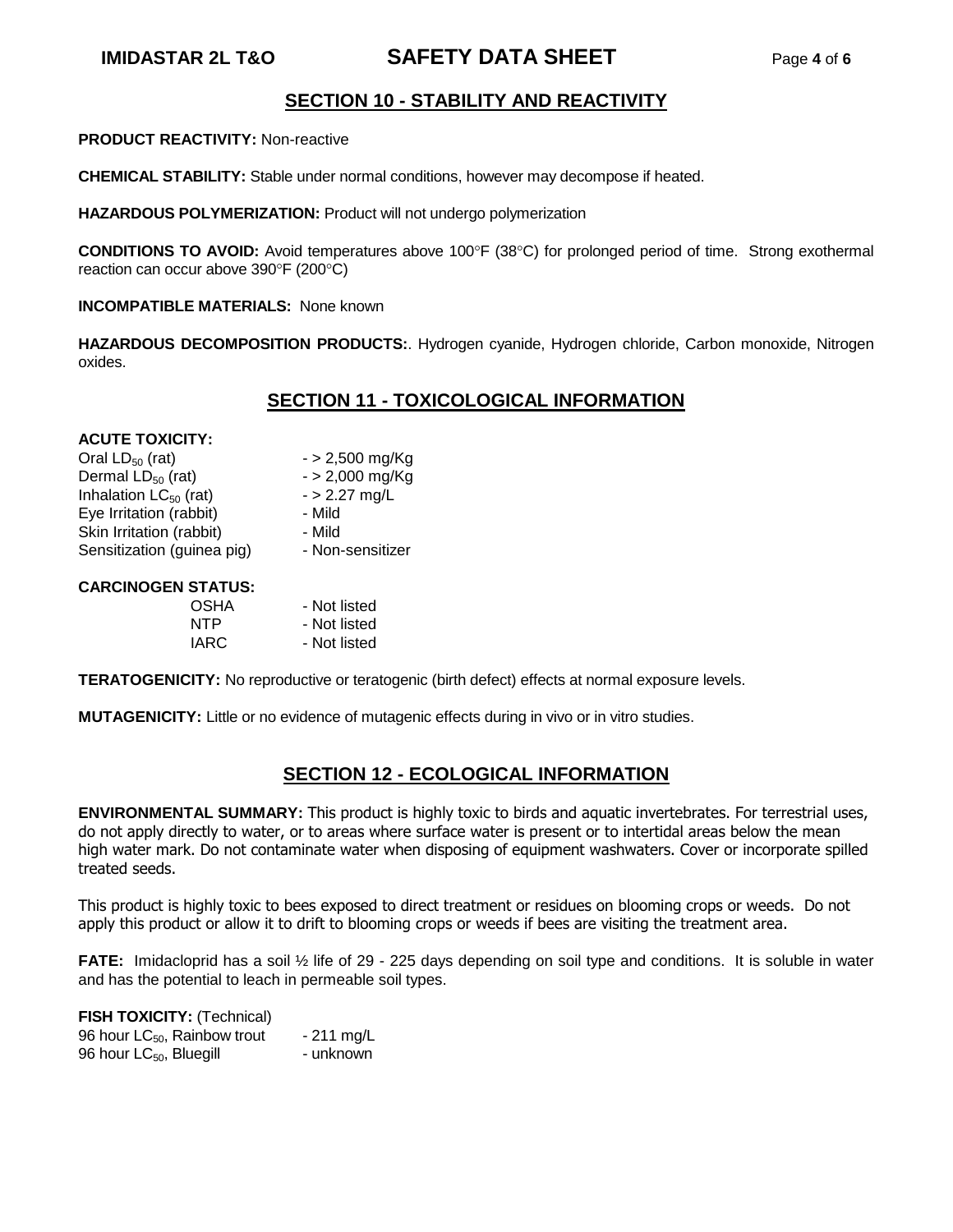#### **AVIAN TOXICITY:** (Technical)

| Oral LC <sub>50</sub> , Bobwhite quail | $-1,500$ ppm |
|----------------------------------------|--------------|
| Oral $LC_{50}$ , Mallard duck          | $-4,700$ ppm |

# **BEE TOXICITY:**

Contact  $LD_{50}$  – Highly toxic!

Refer to product label for specific directions on pollinator protection.

# **SECTION 13 - DISPOSAL CONSIDERATIONS**

Do not contaminate water, food or feed by storage or disposal.

**WASTE:** Pesticide wastes are toxic. Dispose of in accordance with applicable Federal, state and local laws and regulations.

**CONTAINER:** Non-refillable containers: Do not reuse or refill this container. Offer for recycling, if available. Triple rinse or pressure rinse container (or equivalent) promptly after emptying. Refillable container: Refill this container with pesticide only. Do not reuse this container for any other purpose. Cleaning the container before final disposal is the responsibility of the person disposing of the container. Cleaning before refilling is the responsibility of the refiller.

Refer to the container label to determine if it is refillable and for complete cleaning and disposal instructions.

# **SECTION 14 - TRANSPORT INFORMATION**

| <b>SHIPPING DESCRIPTION:</b>       | Not regulated by DOT for ground transport  |
|------------------------------------|--------------------------------------------|
| TRANSPORT HAZARD CLASS:            | N/A                                        |
| UN NUMBER:                         | N/A                                        |
| <b>DOT PACKING GROUP:</b>          | N/A                                        |
|                                    | <b>SECTION 15 - REGULATORY INFORMATION</b> |
| <b>CERCLA REPORTABLE QUANTITY:</b> | Not listed                                 |
|                                    |                                            |
| SARA TITLE III STATUS:             |                                            |
| 311/312 Hazard Categories -        | Immediate Health Hazard                    |

313 Toxic Chemicals – None known

**CALIFORNIA PROP 65:** Not listed

**TSCA:** THE TSCA: This product is exempted from TSCA because it is solely for FIFRA regulated use.